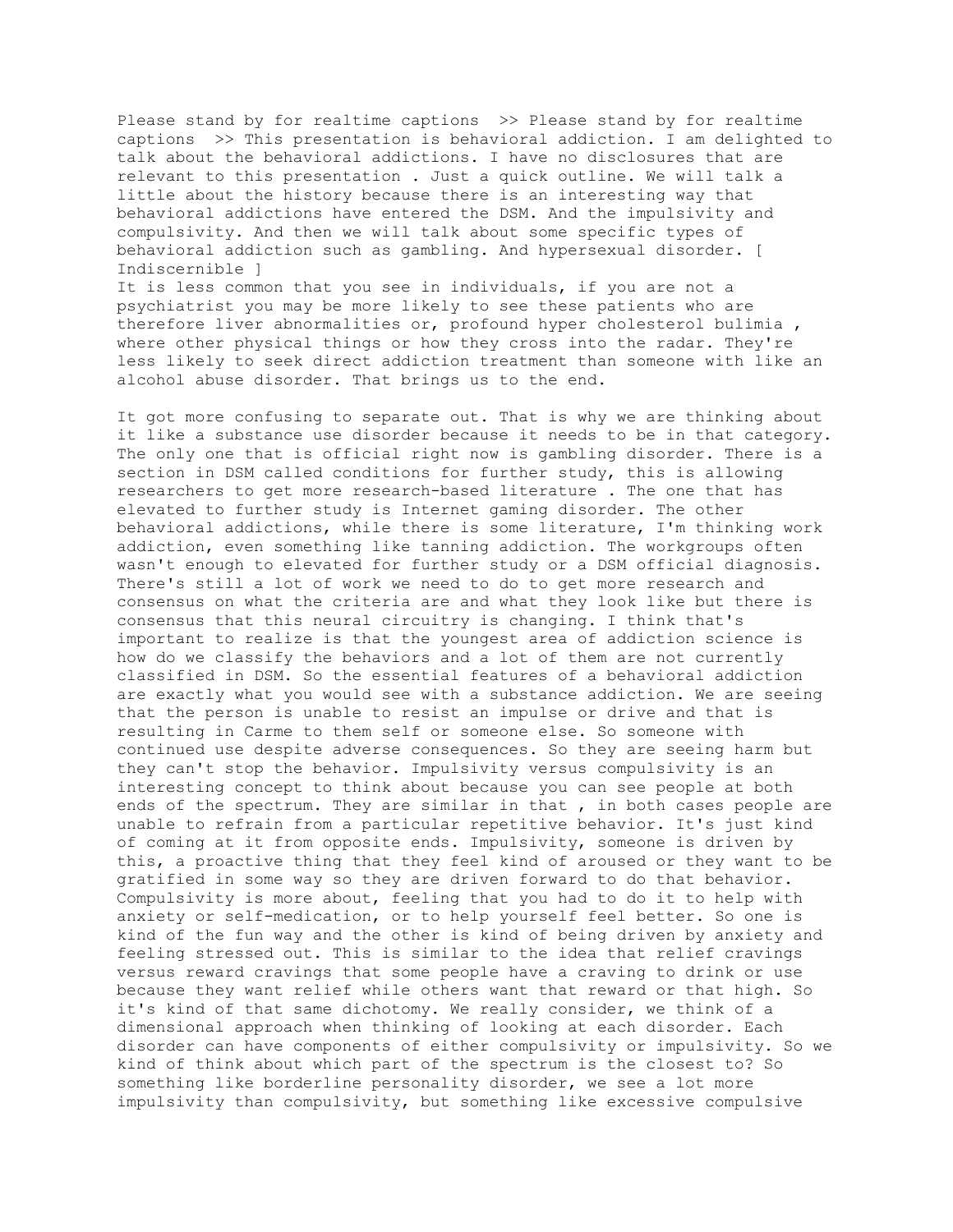disorder, that is defined by compulsivity. You can look at each disorder and try to see, for the typical patient, how much is impulsive behavior . So this is just showing it in a different way. We do see gender differences, we tend to see men having more body dysmorphia especially in the bodybuilding community. Gambling, we see more heavily male involved in Internet addiction. For women we see more things like kleptomania, anorexia, you do see some gender differences among these different types of behaviors. So let's take a moment and we will dive a little more specifically into gambling disorder. On the spectrum, this is classified a little more towards the impulsive side. Also to say for a particular person they could also be presenting with more compulsive features. It's interesting to try to get a sense of their internal psychology as they are engaging in these behaviors. Do they feel like they are driven to do it through anxiety or are they like reaching for that gratification. That's something I explore with my patients for every type of addiction. You can see personally what they are driven by. In terms of gambling disorder, they have an impulse control disorder category. They renamed this as gambling disorder and moved it to this new substance related and addictive disorder category. So now this is added, this is everything else in the category. They are all substances specifically and then gambling disorder is the latest condition. In terms of what you see with the clinical presentation, it's basically the DSM-V addiction criteria and that's what we are seeing for most, we are still using the core criteria and some of them are modified or additional criteria or added . For gambling there are a couple specific things, that is ideas such as chasing one's losses. We will talk more about that, people get into kind of a frenzy when they are seeing that they are losing so they will start chasing and escalating the behavior to try to recoup those losses. They will also like to conceal the extent of his or her gambling, that's very common. You see that with all addiction but it's very prominent with gambling disorder so that's why it's a separate criteria. We also see relying on others for money and feeling distressed. So kind of tying that behavior specifically to emotional distress and emotional dysregulation. We do have specifiers of episodic or persistent. These phases are helpful to think about because with gambling disorder you do see people in different periods depending on where they are. So if they are doing well during a particular period, that is a winning phase and they will present differently than if they are in a loss phase. Most people with gambling disorder will progress through these faces because the house always wins right? You are never going to walk away being rich from gambling. So the more aggressively people do it, you will see the move through these faces. Lost, then desperation, then hopelessness where people start to be a risk for suicide and more serious complications. In terms of the pharmacology of gambling disorder, again the same pathways as all the substance disorders so we are seeing a fax on dopamine, serotonin, all the traditional things . Dopamine would be the primary thing because gambling releases dopamine in the reward pathway. So that is the hook that people are seeing, as you got in your neurobiology lecture, the way the addictions develop his repeated use over and over, so they keep seeing that large dopamine spike over and over and the new proteins are formed that are longer acting. Those go to rewire different parts of the brain and start to change your prefrontal circuits and that's when you see the impulsivity and compulsivity in the things we talk about with behavioral addiction. So gambling follows that same pathway so it's all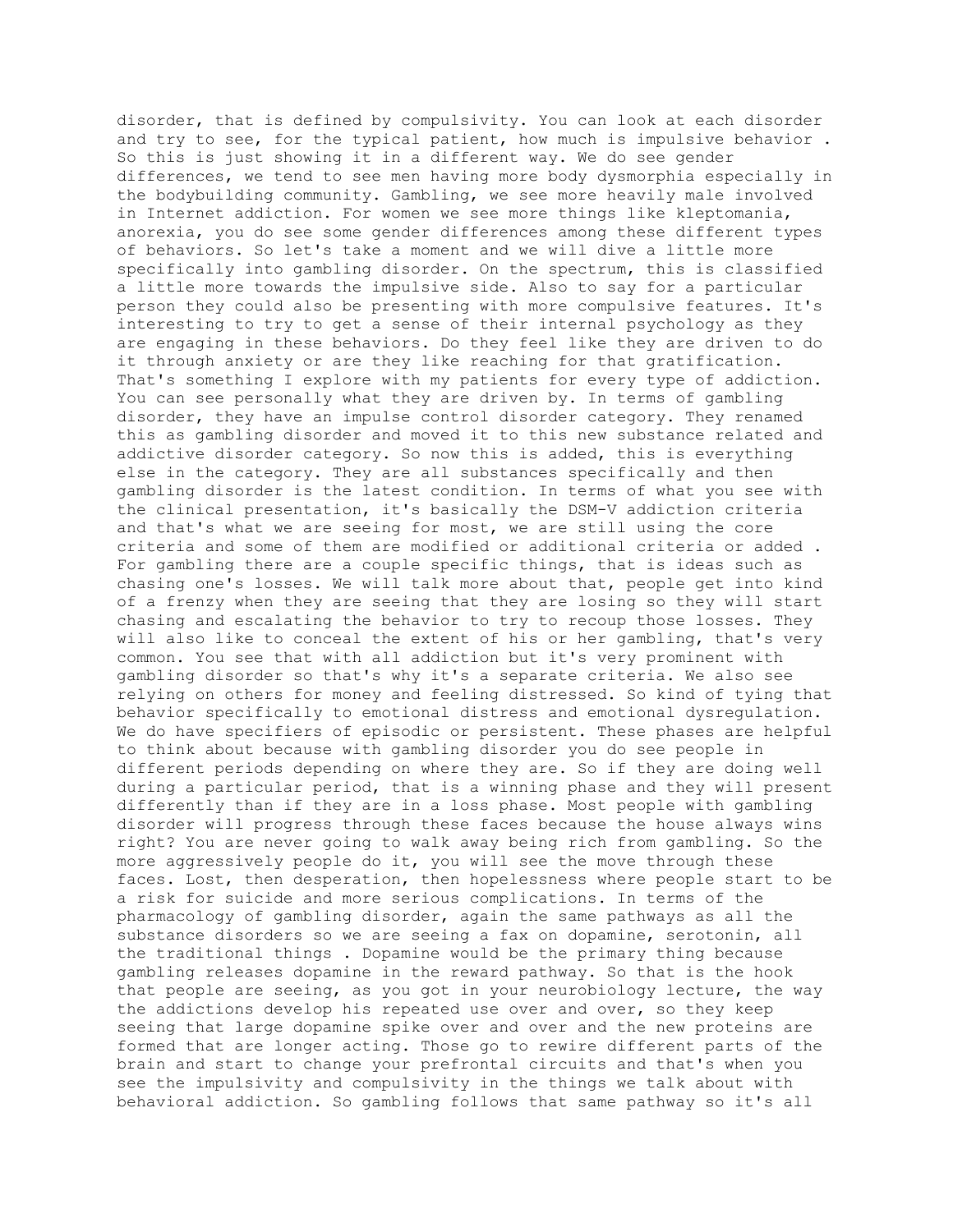that dopamine and reward pathway leading to prefrontal cortex dysregulation. And it looks similar to other substance abuse disorders. In terms of epidemiology, there is a lot of money and gambling, so it's legal, so there is casino gaming and also a lot of online and various forms of Internet gambling that are legal and that's a murky world. Sports betting , sometimes it changes state to state. This is really big business. Problematic gamblers themselves tend to get into a lot of financial problems, so the average problematic gambler will have up to \$40,000 as an average amount of debt so it's a huge financial stress on people. More so then we see for other types of addictions or use disorders. Also just a huge amount of time spent, on average 25 hours per week. Of course we are kind of in this new electronic era, we are seeing a shift in the access and availability to gambling which is of course going to change people's views and patterns. There is less emphasis on physical locations like casinos and a lot more online, which makes it very accessible. Easy to do from your home and people can stay up all night on the Internet gambling and in go to work the next day which is kind of easier to do than driving to the casino. So just realizing that it is important in having those conversations with patients, like where is the gambling available to them? It's also big business in terms of on the other side, on the business side they are really trying to capture people with online gaming because this market is exploding so they are having all kinds of clever tricks with apps and ways to keep people engage. So just being aware that there is a whole technology to try to get people to be gaming and that's very difficult for people who have a problem. I was pointing out with this article, there are so many interesting, things that can happen. If there is not enough casino taxes being taken in, it can affect the programs that are funded by that and those are often substance use disorder programs. If this fascinating thing where if casinos make less money we can have problems finding our substance use programs. It's an interesting political whirlwind to think about. As I mentioned before, there's lots of state regulations and differential rules, it's important to know what's available in your particular area. Some states have casinos while others don't and others have to be online. As we mentioned it's just more available now than ever before. So in terms of a screening tool. The library test is kind of the tried-and-true test for gambling disorder. So the lie that test , is it have you ever felt the need to bet more and more money, or have you ever had to lie to people about how much you gamble? So it's 99% sensitivity and 91% specificity. So it's a pretty sensitive test and that's why this is part of the criteria. This hiding it is so central to gambling. So let's take a dive into just a few of the cognitive distortions because they can be very prominent in gambling disorder and it can really , it's important to discuss with patients. It's interesting because these are all human things, and they just get exaggerated when you are seeing in the context of a gambling disorder. So human brains tend to have this bias towards distributing winds to skill, which is very helpful for our low self-esteem. So if the gambler is able to get a Win and they say that's because of my skill that if I lose it's just luck of the draw, why that's good for our self-esteem and not good for your pocketbook, because you will keep going thinking, I'm skillful if I'm winning and I'll keep doing. People also tend to wrongly believe that a series of losses increases the chance of a win. It will be this idea that you are due for a Win , when actually all of those are independent events so you can't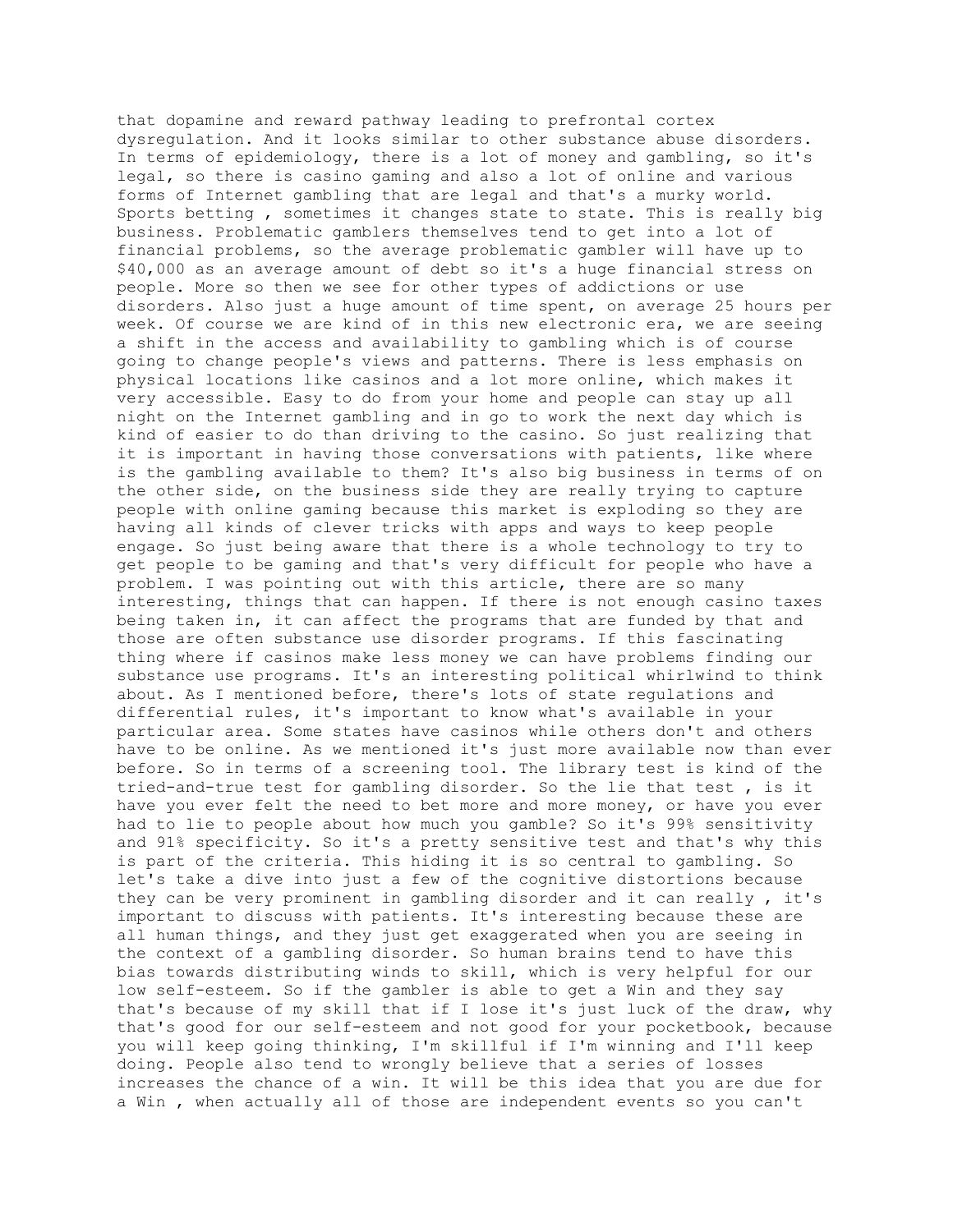move them together. Again it's a cognitive distortion that all humans have and it really plays out in this arena of gambling. The same with the idea of near misses. The idea that you have the entire lottery number except one was off so you are like, I was so close. But the point is that was not the right number. We feel like it was so close. So if a gambler almost gets the large pot he will say, next time I'm going to get it and that's a cognitive distortion. There's also this idea of the sunk cost effect, which is helpfully illustrated in this cartoon. It's this idea of like chasing your losses. The bog is -- it's kind of like the I'm so far down I have to keep digging. It's this whole idea that I'm so far in, I can't walk away. This would be too upsetting so I have to correct this. So I will stay in and get it corrected. So the gambler will sit there losing more and more money in thinking cost into it. This is another distortion that we have. I'm going to skip this because I believe Doctor Lavonia did this. The idea is to have you guys say which you prefer out of these two options. A short gain of 250, verses a smaller chance to win \$1000 versus a sure loss of 750, and a bigger chance to win something. This should be 50-50 on average because mathematically they are equivalent, but in reality, this is showing you that it's actually mathematically equivalent. In reality we get more worried about negative stuff so if we hear it's a sure loss of a large amount we will do everything we can to avoid that so we will take bigger risks to avoid definite losses. So if there is some chance I can avoid that big loss I'm going to take the risk to try to do it. I don't want that big loss. So it's another part of human nature that can lead us down this pathway. The last cognitive distortion is this idea of superstitious beliefs. You will see people, and you see this a lot in baseball. Wearing particular socks or having your lucky jersey on. This is in all aspects of human society. For gamblers they will be like, I have to sit at this table or go at this time, it's this idea that if you winter something good happens, you associate something in the situation with that Win and then you want that thing to be present every time to re-create that Win . This is something you will see fairly commonly. So selective memory is another interesting one. They will remember their win is but they will forget about their losses. It takes some cognitive effort because in our brain we tend to be more attracted to the negative things. This would be like someone in the winning phase and they are not even thinking about their losses and they are riding high on this idea that they have been winning a lot. This is a big one, totaling winds without correcting for the amount loss lost. So adding up the amount they won but not taking into the account all of the money that went out that night. So obviously these are ways to think of the problem is less severe than it actually is. Telescoping is also interesting, it is this idea that something that is naturally occurring, like a win will happen sooner rather than later. It's just thinking I'm lucky so that win will happen sooner. Reference is thinking that a win will happen to oneself rather than others. It's almost like a selfcentered way to look at it, like the universe owes me or I'm feeling lucky. You could almost call this like law of attraction, some gamblers can really get into this mindset where they are like, it's going to happen to me soon etc. So all of those were the kind of distortions and cognitive things you see around gambling. You can see them with other addictive disorders but it's so prominent with gambling because so much of it is engaging in actual behavior. It's interesting to get a sense of what's what thoughts are driving them in one of the underlying beliefs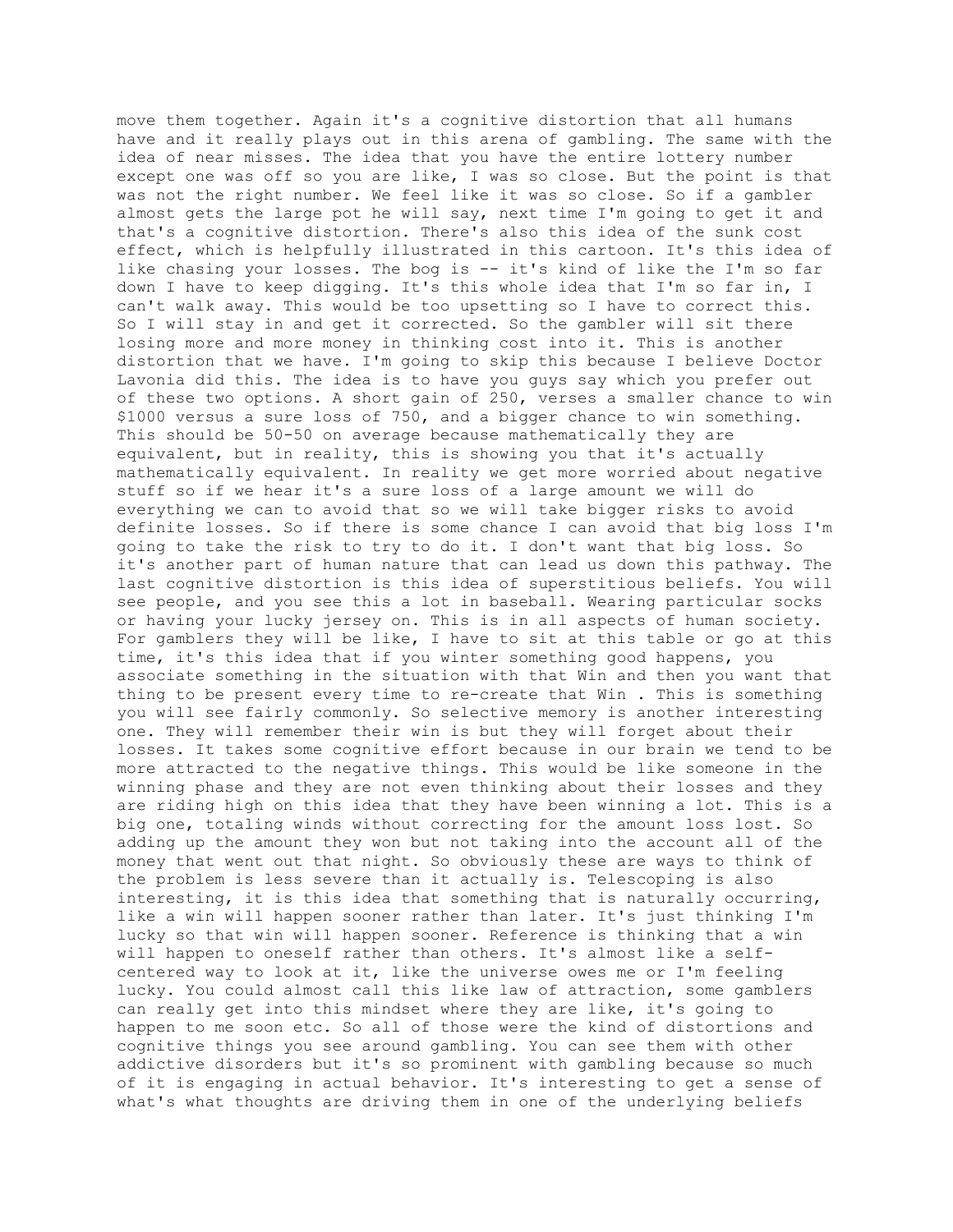contributing to moving forward. But even if you examine those beliefs, if they have a gambling disorder they still think that prefrontal cortex is this regulated. So you can have a conversation about it but it doesn't necessarily mean that they can stop their impulse because they do have issues with their willpower. So it's helpful for therapy but we need a larger treatment plan in general. For gambling disorder, just like other substance abuse disorders, we don't have anything that is FDA approved or specific but we tend to use, a mix of behavioral therapies , family therapy can be important because there is so much financial stress. Almost always there is financial stress on the family and spouses are upset. Often family therapy is really important. In terms of pharmacology, the opioid antagonists, and SSRIs have been the most studied and we will look at a couple slides on that. There's also twelvestep groups specifically for gambling, so there is gamblers anonymous, that is those kinds of fellowship groups . So the way we would pick the pharmacology is going back to thinking about, is this a more impulsive or compulsive person. When we think about that spectrum. Gambling disorder might be more toward the impulsive side overall but for a particular person , we want to find out if they are more impulsive or compulsive. If you are hearing a lot of impulsive markers in the way that they gamble, then you would want to start with the opioid antagonist, these are the ones we would normally use. This blocks the opioid receptors, decreasing reward cravings like I mentioned earlier. That idea of chasing after that high or that reward. The idea is to antagonize your opioid system so you are blocking that euphoria. Similar to what we see with alcohol use disorder, this is best for people with a history of alcoholism. They tend to have, it looks like the opioid receptors are specifically responsive to this when they have that family history of alcohol. You see that with people who have alcohol abuse disorder. There opioid system is very involved in their alcohol use disorder. So if you block it, you are reducing a lot of the pleasure. If you are hearing that someone is wanting to gamble looking for the rush and the excitement and they are intrigued and it's a high for them, think about antagonizing the opioid receptor system to reduce that pleasure. Basically they will go gamble and will get as much out of it. If we think the individual person is more on the compulsive side, driven by anxiety and stress and they want to gamble to relax and get relief from the day, now we are looking at SSRIs. So this would be Fluvoxamine and others . None of them are specifically FDA approved, these are just some of the ones that are in trials. But there's no reason to think any SSRI would be better than another one, so you can pick whichever one you like. The idea here is you are targeting that anxiety and that negative aspect. In order to reduce the selfmedication. You don't want them feeling driven to do it because of these negative feelings. Obviously this makes sense if they have reoccurring depression and anxiety. If you are getting some depressed or mood disorder type picture associated with gambling, consider SSRIs instead. And just to point out , there is an interesting thing that can happen with SSRIs, so this is looking at Sertraline for alcohol use disorder. This is something we try to watch and be careful about. It looked like if you are a type one drinker, that an SSRI would help. But if you are a early onset drinker or type II it can actually worsen it. The idea is that usually these type I and type II are around 25. So if you are over 25 this is usually the story of someone who is kind of depressed or anxious or has something going on in their life and they start drinking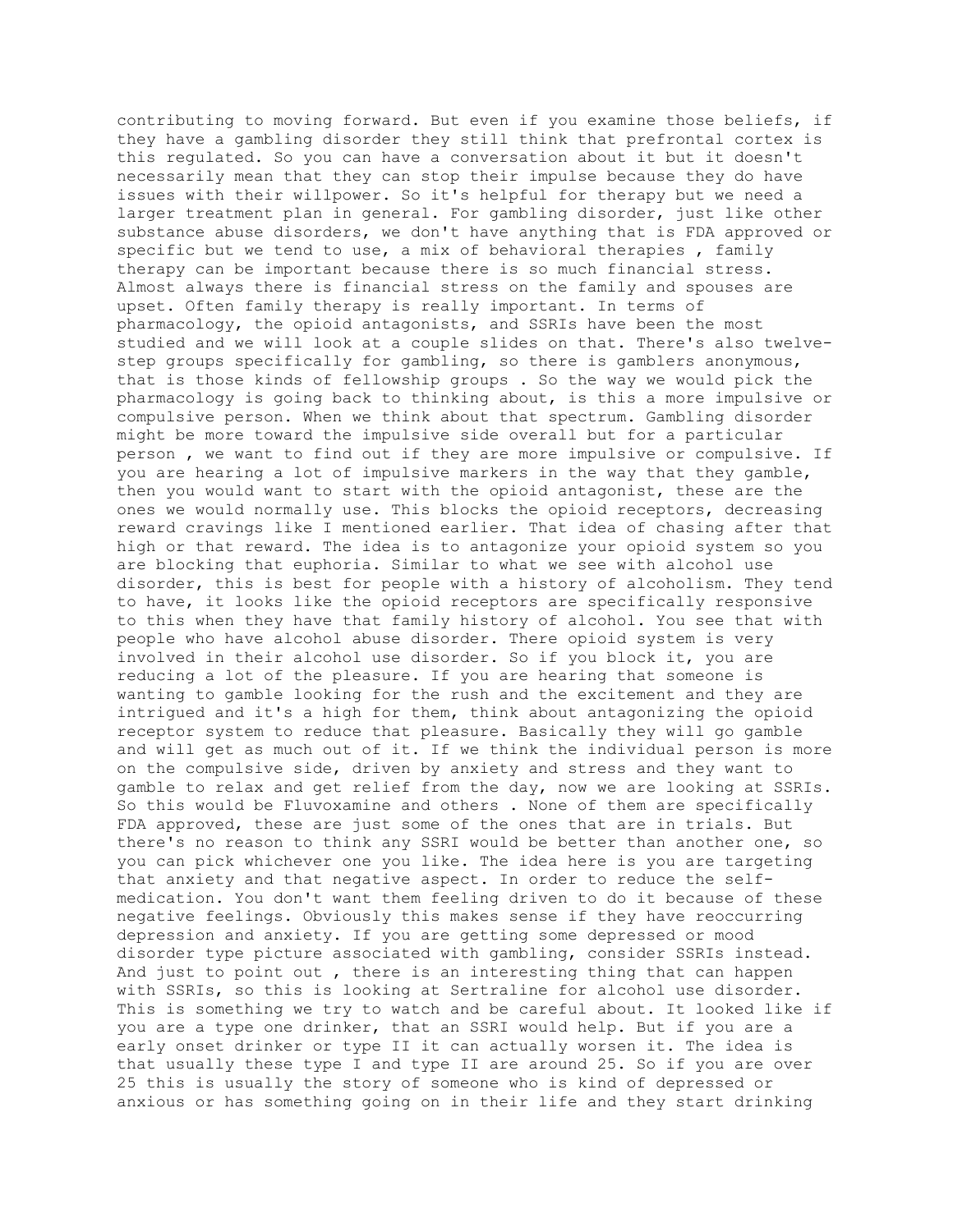to cope with that and develop an alcohol use disorder. The people before 25, are more likely to have obviously started in adolescence, when people start using in adolescence it's more correlated with conduct disorder, behavioral problems and other things going on. So it looks like the people that are before 25 might be a little more, just their neurobiology is different, probably because of starting so early is a big part of it. We find that SSRIs increase their cravings. So you want to be careful if you are adding SSRIs to anyone with substance abuse disorder because if they were that early onset site it could increase their cravings. It's just something to watch for in all substance abuse disorder. Moving to Internet gaming. So this is one that classified in DSM-5 as a condition for further study. It was not at all in DSM-IV so this is included. This is the addiction criteria, plus, having deceived family, therapists or others about the amount of gaming and using games to escape or relieve negative mood. You can see it's similar to gambling where there is a specific criteria around negative mood or aspect if they can escape from people. In the clinical presentation, what we see is this is actually worldwide, most common in young males in Asian countries especially China and South Korea. There are some people who say there is an epidemic of gaming addiction among male adolescents. There's actually been a lot written in some of those countries about concerns that people aren't socializing enough, they are not dating or even worried about the birth rate and things like that. There is a lot of concern in certain Asian countries about the amount of gaming but adolescents are doing and it's largely males though some females as well. Most of the gaming when we are talking about this, and people are gaming for 14-16 hours per day, it's often playing these MMORPG , massively multiplayer online role-playing games, those are associated with the most impairment and take up the most time. It's really because it's like entering another world so people are basically an avatar, they are on a team, I have a picture of it here. You can see it's very complex where you are basically a character and you are running around this world and doing things and slaying dragons and earning points in all kinds of stuff. It's fascinating because for some people it becomes like their social life. There are other characters in the games that they are playing with and they feel indebted and they feel like, I have to get on so I don't miss out on stuff or I have to help this team member. People almost gets socially committed to having to be a part of it which is interesting because it's another way to pull the men and keep them addicted. This idea that they are participating in this other world. This is an article from a few years ago, it's funny because the title says United Internet gaming disorder rehab but this is an Internet café where people are actively gaming. This article is interesting because it talked about, it was a very therapeutic community style re-pad. Rehab. It was run by people from the military. It was basically a boot camp, they would get them up and have drills, the article was talking about how it was like kind of getting these young men whipped into shape at this rehab center. I would say probably not the best treatment methods, but it gives you a sense that China is really struggling with this. They are looking at different ways to treat it. It is more of a bigger presence in their culture than we have here in the West. These are the types of Internet cafés that they have in China. Some people will be in them 24 hours a day, they will sleep in these chairs and just do it nonstop. So that concludes gambling disorder. Moving into hypersexual disorder, this is not listed in the DSM-IV or five, but we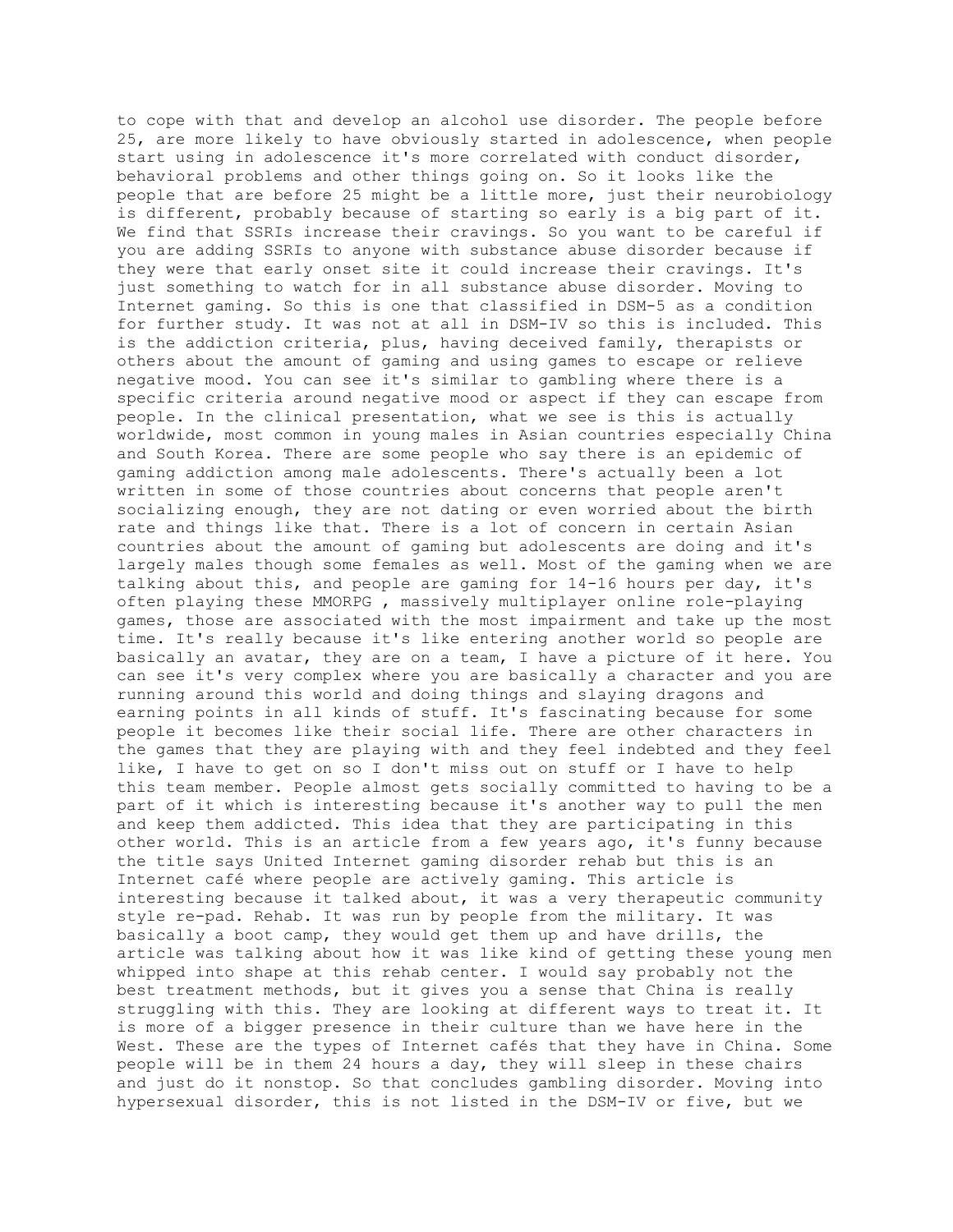included here because it's so close to getting into DSM-5, at the end it was felt that it just needed a little more research. It was felt that it didn't rise to the level yet to make it a condition for further study. It is thought that it would be the next behavioral addiction to enter the DSM. The person that has done a lot of work on this is Kafka, that is his article at the bottom of the slide. This is his criteria that he has proposed that most people except. As the standard criteria. If this idea of having these recurrent sexual fantasies, urges and behavior, and then they are taking a ton of time. So your nonsexual obligations end up getting put to the side. As we see with the behavioral addictions there is a big emphasis on negative aspect and negative mood. So people are doing this is self-medication for stressful life events, dysphoric mood and they are attempting to control the behavior but they are not able to. The key here is this would be different than someone who is just very sexually active because of the , they are feeling dysphoric, they feel they have to go do it and they are ignoring other stuff. So it's more than just having a high or an active sex life. The specifiers, which type they are engaging in, is this masturbation, pornography, telephone sex, strip clubs etc. You can see these were written earlier because I don't think telephone sex would be  $a - -$  be one at this point. There has been a number of controversies about the criteria but everyone in the field pretty much agrees there is a true sex addiction meaning there is this out-of-control repetitive behavior that can have an happen. And the difference between a sexual account are being pleasurable but it's addictive behavior. But instead you are managing something. You are controlling your emotions. Using sex to medicate and modulate yourself which is very different than kind of just having a sexual encounter that is pleasurable. Interestingly people do have poor insight. It's helpful to get them to describe the ways that they are arriving at Saks, how they are negotiating it and how it fits into their day because they might not realize how preoccupied they are or that they are being driven by these negative states. So for hypersexual disorder we are hoping on the next round it will be able to make it in because once it becomes a condition for further study it's much easier to get funding dollars for it and move it through all the classifications for research. So rapidfire, we will go through the other behavioral addictions which are further down on the list but definitely on the horizon as well. We were talking about Internet gaming disorder which is specifically playing those games those MMORPG games but also others, Internet addiction would actually be a broader concept, so that would be separate. What we see with Internet addiction, it's often with a psychiatric disorder, depression, anxiety, mood stuff, so people can go on the Internet as a way to zone out or numb themselves. And the Internet addiction task, a classic in the field, if you want to screen people for this it would definitely be the easiest screening test to use. Food addiction is also an interesting one. This looks to be very distinct from an eating disorder. This is something separate. They use the Yale food addiction scale for that. It's an easy way to look at it. So for anorexia they call it letting the tiger out of the cage. Because anorexia is a similar concept. You have to eat food so you have to reenter the struggle three times a day. You have to reencounter food three times a day. So a different way of working with the person and kind of thinking about it when they have a food addiction. Exercise addiction is another one, we think this might have to do , they used it to say it was endorphins that work released and that was the idea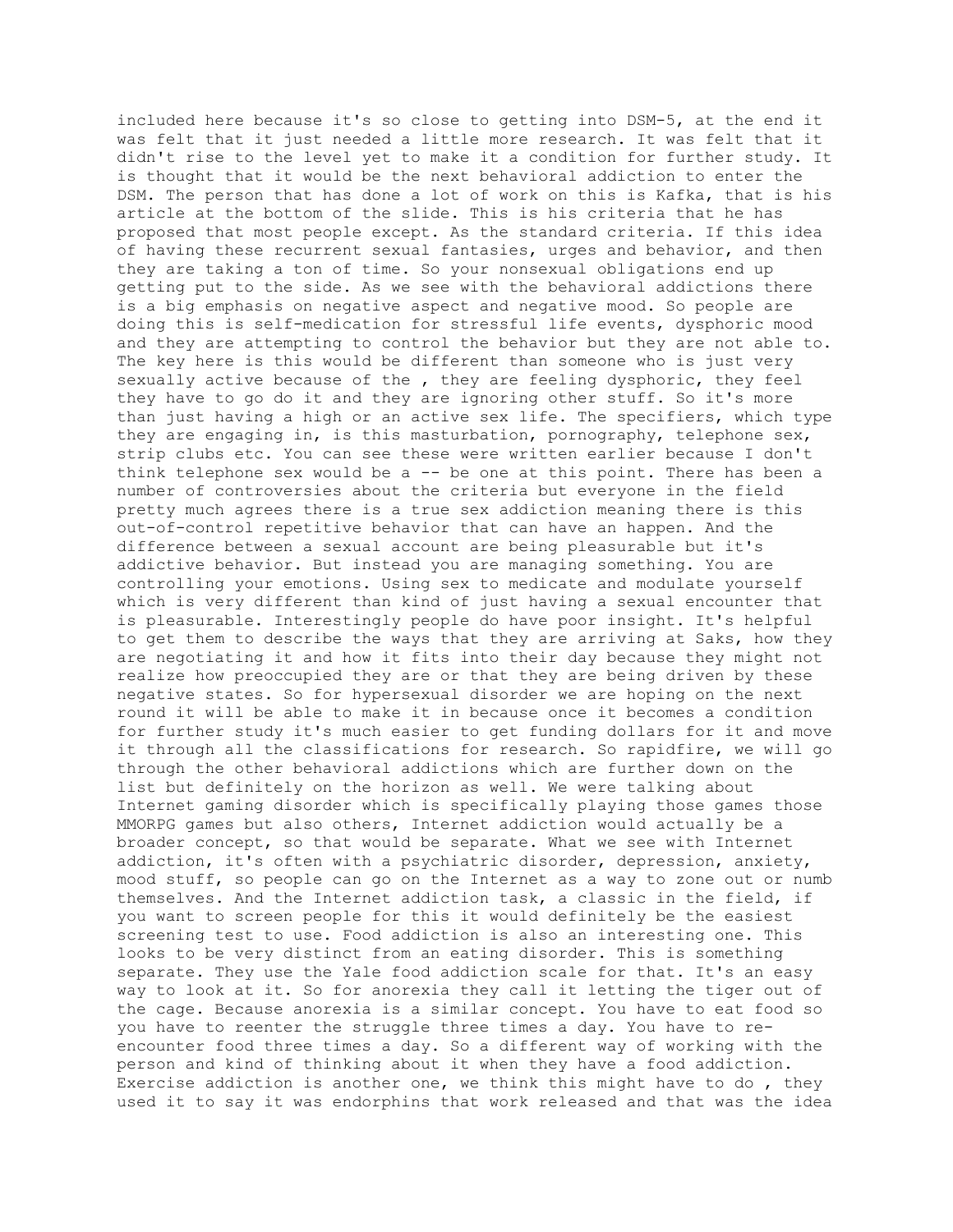of runners high. But they are thinking it might be more related to the cannabinoids system. But we know that prolonged periods of exercise can cause this elevated moods state and long distance runners frequently describe this. People can get addicted to that euphoria. Basically they are exercising despite adverse consequences. They are ignoring other parts in their life and just exercising so much. There was a marathon runner who said, people would say you are so dedicated and disciplined because you are out running for hours every week and he was like no, it's the opposite. You are dedicated because you are going to an office every day, I get to just go escape and run so he looked at it as an escape. So you can see that's how it can become that addiction when people are looking for that euphoria. For this criteria we just use the modified SUV criteria at this point. Love addiction is a very interesting concept, you can imagine if you think about somebody with bird line personality disorder, --borderline personality disorder, there is a lot of attachment issues. It's interesting to think is this different from borderline personality , or is there actual addictive circuitry that's being creative it looks different than something a personality disorder. So kind of just thinking about this pathway. The idea for this would be that the person is addicted to the falling in love part. So the lust is one part when you are sexually attracted to someone, then falling in love has its own chemical cascade associated with it in your brain. You become bondage, you become attached to the person and if you continue to stay together it settles into kind of a much quieter call state where you are just kind of like paired and in a relationship. So people with love addiction, they really like the falling in love part, so they will get the butterflies, the honeymoon phase, and once that phase is over they are not happy, in the settled stable phase of the relationship. It's different chemicals and brain state, at that point they will break off the relationship and look for someone new to get back into the falling in love state. So that's the idea of it. Really interesting with more research to see how does this combine with some of the other disorders that we look at. The people studying this say that, as with many things, this specifically looks to be related to conflict attachment or trauma in childhood. Also thinking about shopping addiction. It's been called compulsive buying disorder, some of the people researching this are preferring that term for it now. This one you tend to see among women in developed countries more frequently . Obviously because having extra finances and time on your hand and not having anything particular you have to do, you go shopping and spend money. We see a 2-8 percent prevalence in the U.S. There's a great movie on this but I can't remember the exact name. There's been some great per trails in the media , just of this kind of disorder. You see someone like buying to relieve negative affect. Feeling upset about things and going out shopping to feel better. I think just like any of these behaviors all of this -- all of us use this a little bit. But can it just regulate the prefrontal cortex. Tanning addiction is interesting. I had to put this in, this is a very famous case in New Jersey. She's called the 10 mom, she got famous maybe 10 years ago. She was obsessed with tanning but actually got in trouble because she brought her daughter to the tanning salon and was trying to have her daughter tan as well and it turned into this PR media friendly. Frenzy. The whole idea with this is that tanning can be addictive to people because we think it releases endorphins. So that's why people love to go to the beach and sit under the sun and all that. It does give you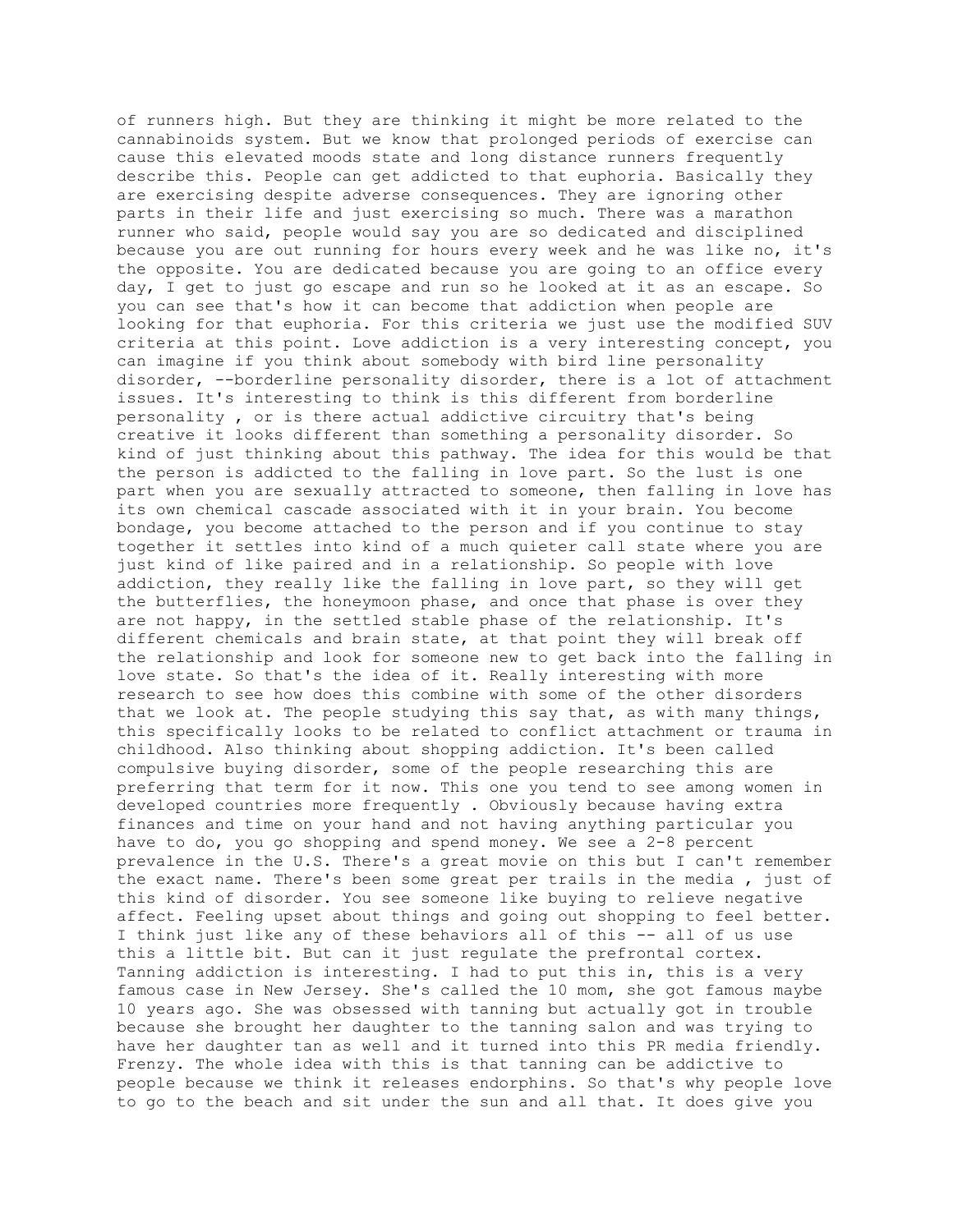that cascade of endorphins. Interestingly, using [ Indiscernible ] Can trigger withdrawal. So this is that same addictive pathway. And then work addiction, I'm just a -- joking here. We definitely have a workaholic culture here in the U.S. There's some statistic where we work harder than nearly every other country in the world. The amount of pressure we put on American workers and productivity. The idea with a work addiction would be that this person is kind of fully consumed by work but at the same time it's all based on stress and negativity. It's not that they are loving their work. They could be a workaholic who's doing it for pleasure and having fun, work addiction would mean , you are kind of going down this rabbit hole but you feel pressured and you have to do it and you are kind of in the midst of it and can't stop. We definitely need more research to figure out what of those parameters and is this a true addictive disorder or is this more stress and anxiety. So this is one that definitely needs more research. Kleptomania, could potentially be an addictive disorder. It's interesting to think about . It has some of those components. The idea is that people have this building sensation where they feel like they have to do something. It's this build up and they get the release and the relief from it by going in actually doing the kleptomaniac act, stealing something relieves it. That's why there are components that are thought to be connected to addiction although it's not classified as that currently. Just something to think about as we do more research. This is also one that is very secretive, I can't remember the last time I even thought in clinical practice. It's often because we don't ask about it. People aren't going to volunteer it. Usually you only find out about it if they've been arrested for shoplifting. This is one of those disorders, it's good to talk to people because it kind of secret. It's important to think about it because it has a high suicide attempt rate. It's one of those secret things, and people of all socioeconomic categories can engage in it and feel very embarrassed by it. It just doesn't make sense to them but they will be very secretive about it. I wanted to make a plug for this book, from Michael Asher, this is a really nice behavioral addiction book where it just goes through all these different categories. It tells you the latest evidence on each of them. In summary, the behavioral addictions overall just like the substance use disorders fall in the spectrum of impulsivity to compulsivity and it's important for each individual person, which and of the spectrum they are on. And Internet gaming disorder is a condition for further study. We know that psychosocial treatments work that we have much less data for pharmacology, a little promise with Naltrexone and SSRIs but we need more data and research for that. So thank you so much, here is my email, feel free to email me any questions, and we will go ahead and do the questions. So it's important to know you should use your polling feature for these questions. Don't answer in Q and day. Q and a

Which of the following addictions is included in the DSM-5 under substance related and addictive disorders . Internet use disorder, gambling disorder, Internet gaming disorder or hypersexual disorder. We will give you guys 15 seconds to answer so I'm just going to reread the question. Which of the following behavioral addictions is included in the DSM-5 under substance related and addictive disorders . Internet use disorder, gambling disorder, Internet gaming disorder, and hypersexual disorder. I will go ahead and give you the answer. So gambling disorder is the only one that is officially included right now in DSM-5. Research